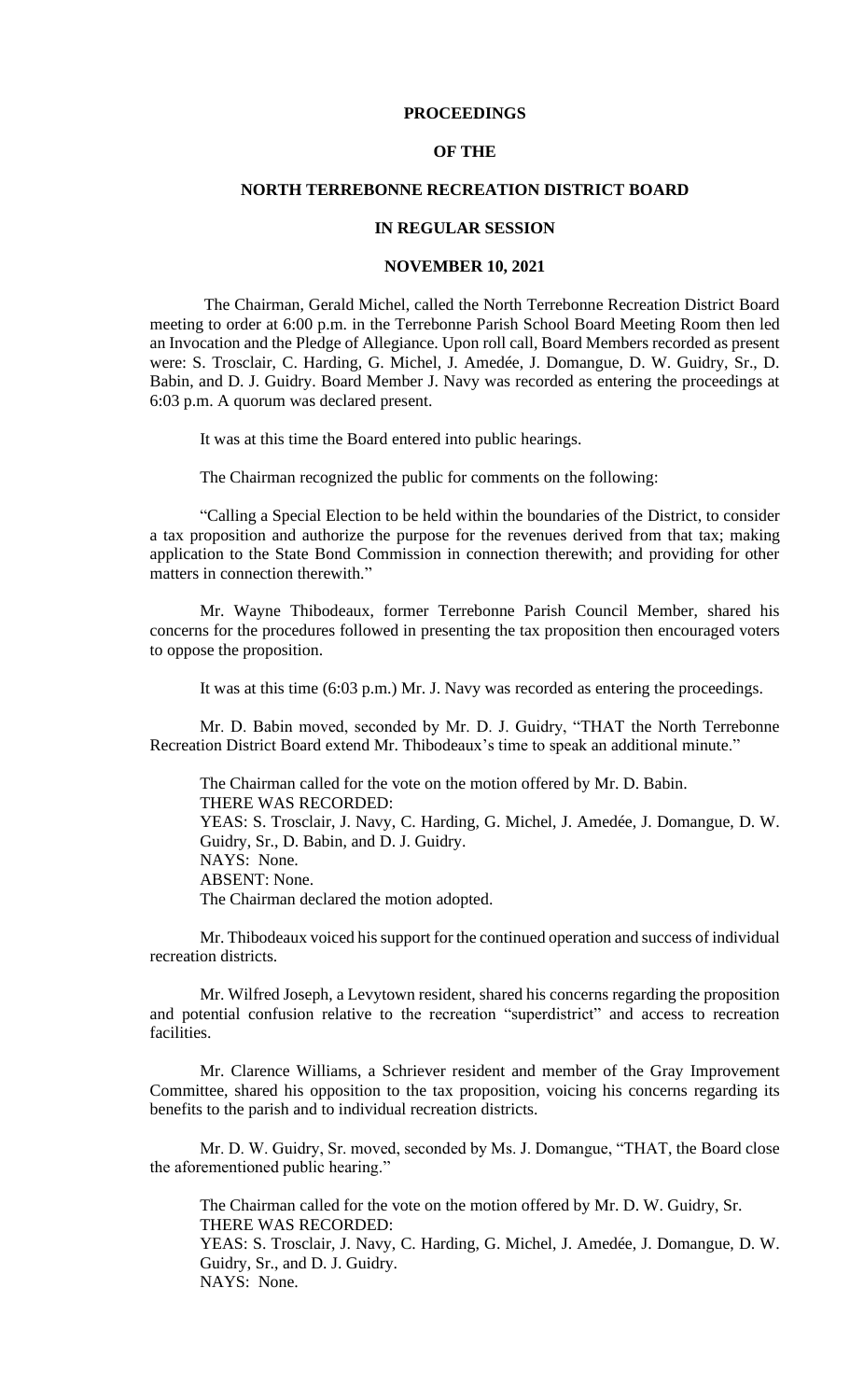ABSENT: None. The Chairman declared the motion adopted.

Several Board Members thanked the public for their comments; stating that citizens of Terrebonne Parish have a right to voice their opinions at the polls. They also shared their support for continuing improvement of recreation in the parish.

The following resolution was offered by **MR. J. AMEDĖE** and seconded by **MS. J. DOMANGUE**:

#### **RESOLUTION NO. 21-339**

**A RESOLUTION OF NORTH TERREBONNE PARISH RECREATION DISTRICT, PARISH OF TERREBONNE, STATE OF LOUISIANA, ORDERING AND CALLING A SPECIAL ELECTION TO BE HELD WITHIN THE BOUNDARIES OF THE DISTRICT, TO CONSIDER A TAX PROPOSITION AND AUTHORIZE THE PURPOSE FOR THE REVENUES DERIVED FROM THAT TAX; MAKING APPLICATION TO THE STATE BOND COMMISSION IN CONNECTION THEREWITH; AND PROVIDING FOR OTHER MATTERS IN CONNECTION THEREWITH** 

**BE IT RESOLVED** by the Board of the Commissioners (the "**Governing Authority**") of the North Terrebonne Parish Recreation District (the "**District**"), Parish of Terrebonne (the "**Parish**"), State of Louisiana acting as the governing authority of the "**District**"), that:

**SECTION 1. Election Call**. Subject to the approval of the State Bond Commission, and under the authority conferred by La. R.S. 33:4562 – 4572 and the applicable provisions of Chapter 5, Chapter 6-A and Chapter 6-B of the Louisiana Election Code, and other constitutional and statutory authority, a special election is hereby called and ordered to be held in the District on **SATURDAY, MARCH 26, 2022,** between the hours of seven o'clock (7:00) a.m., and eight o'clock (8:00) p.m., in accordance with the provisions of La. R.S. 18:541, at which there shall be submitted to all registered voters qualified and entitled to vote at said election under the Constitution and laws of this State and the Constitution of the United States, the following propositions, to-wit:

### **RECREATION DISTRICT 1 PROPOSITION** (New Tax)

"Shall the North Terrebonne Parish Recreation District (the "District"), State of Louisiana, be authorized to levy a special tax of six and one half (6.5) mills (the "Tax") on all property subject to taxation within the boundaries of the District if said Tax is approved by a majority of the voters in each of the existing recreation districts, Parish of Terrebonne Recreation District 1, 2-3, 8 and 9 (the "Existing Districts"), for the purpose of constructing, improving, maintaining and operating recreational facilities, and the consideration of incorporating the Existing Districts into the newly created North Terrebonne Parish Recreation District (\$3,770,840) expected to be collected from the levy of the Tax for an entire year), for a period of ten (10) years, beginning with the year 2022 and ending with the year 2031, and only to be imposed if none of the Existing Districts impose ad valorem taxes within the District?"

### **RECREATION DISTRICT 2-3 PROPOSITION**

(New Tax)

"Shall the North Terrebonne Parish Recreation District (the "District"), State of Louisiana, be authorized to levy a special tax of six and one half (6.5) mills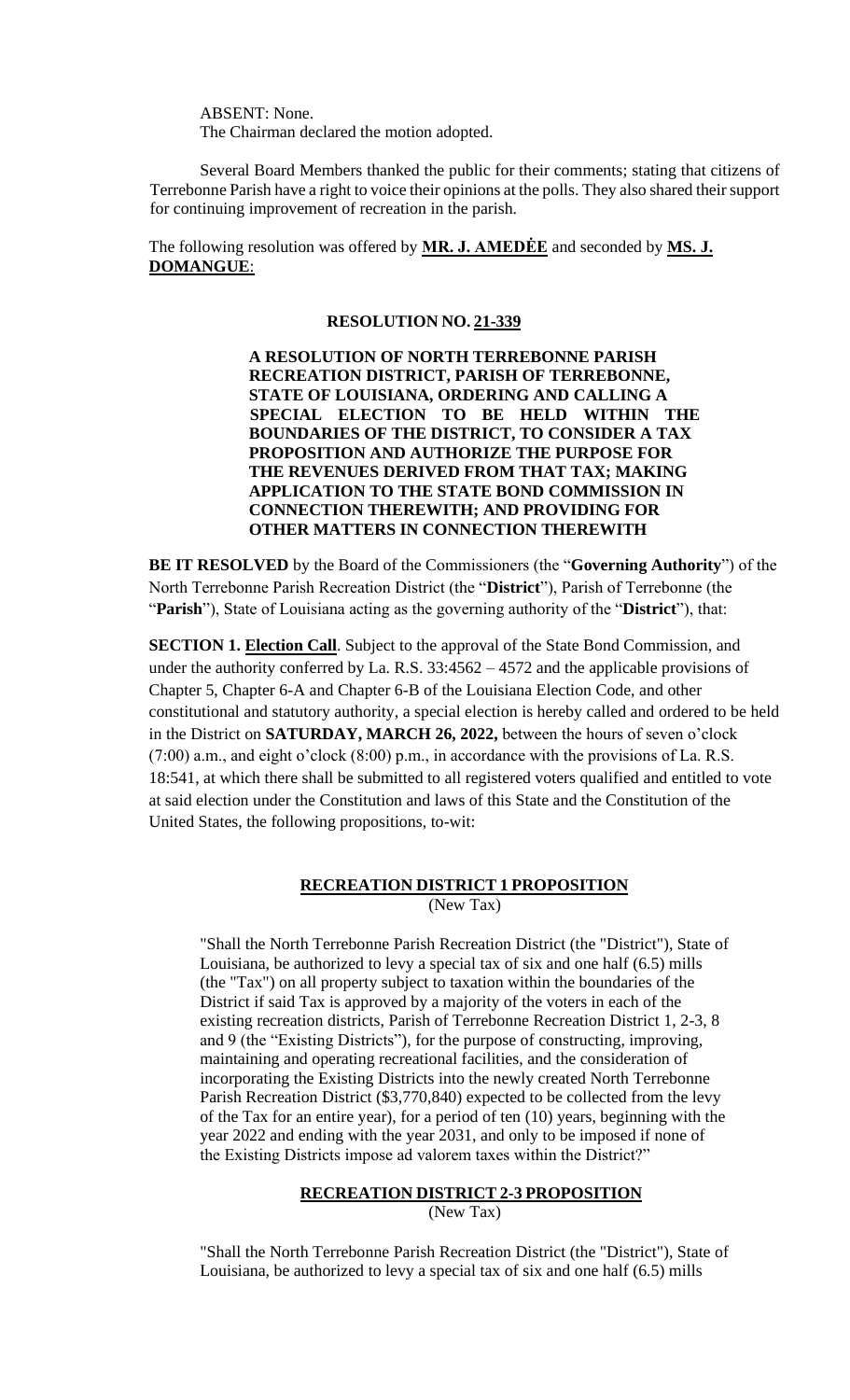(the "Tax") on all property subject to taxation within the boundaries of the District if said Tax is approved by a majority of the voters in each of the existing recreation districts, Parish of Terrebonne Recreation District 1, 2-3, 8 and 9 (the "Existing Districts"), for the purpose of constructing, improving, maintaining and operating recreational facilities, and the consideration of incorporating the Existing Districts into the newly created North Terrebonne Parish Recreation District (\$3,770,840) expected to be collected from the levy of the Tax for an entire year), for a period of ten (10) years, beginning with the year 2022 and ending with the year 2031, and only to be imposed if none of the Existing Districts impose ad valorem taxes within the District?"

# **RECREATION DISTRICT 8 PROPOSITION**

(New Tax)

"Shall the North Terrebonne Parish Recreation District (the "District"), State of Louisiana, be authorized to levy a special tax of six and one half (6.5) mills (the "Tax") on all property subject to taxation within the boundaries of the District if said Tax is approved by a majority of the voters in each of the existing recreation districts, Parish of Terrebonne Recreation District 1, 2-3, 8 and 9 (the "Existing Districts"), for the purpose of constructing, improving, maintaining and operating recreational facilities, and the consideration of incorporating the Existing Districts into the newly created North Terrebonne Parish Recreation District (\$3,770,840) expected to be collected from the levy of the Tax for an entire year), for a period of ten (10) years, beginning with the year 2022 and ending with the year 2031, and only to be imposed if none of the Existing Districts impose ad valorem taxes within the District?"

# **RECREATION DISTRICT 9 PROPOSITION**

(New Tax)

"Shall the North Terrebonne Parish Recreation District (the "District"), State of Louisiana, be authorized to levy a special tax of six and one half (6.5) mills (the "Tax") on all property subject to taxation within the boundaries of the District if said Tax is approved by a majority of the voters in each of the existing recreation districts, Parish of Terrebonne Recreation District 1, 2-3, 8 and 9 (the "Existing Districts"), for the purpose of constructing, improving, maintaining and operating recreational facilities, and the consideration of incorporating the Existing Districts into the newly created North Terrebonne Parish Recreation District (\$3,770,840) expected to be collected from the levy of the Tax for an entire year), for a period of ten (10) years, beginning with the year 2022 and ending with the year 2031, and only to be imposed if none of the Existing Districts impose ad valorem taxes within the District?"

**SECTION 2. Publication of Notice of Election.** A notice of special election (the

"**Notice**") shall be published in *The Courier,* a newspaper of general circulation within the District, published in Parish, State of Louisiana, and being the official journal of the District, once a week for four (4) consecutive weeks, with the first publication to be made not less than 45 days nor more than 90 days prior to the date of the election, which Notice shall be substantially in the form attached hereto as "**Exhibit A**" and incorporated herein by reference thereto.

**SECTION 3. Canvass.** This Governing Authority shall meet at its regular meeting place, The Government Tower Building, 8026 Main Street, Houma, Louisiana, on **\_\_\_\_\_\_\_\_\_\_\_\_, 2022 at 5:30 p.m.,** and in open and public session proceed to examine and canvass the returns and declare the result of the special election.

**SECTION 4. Polling Places.** The polling places set forth in the Notice are hereby designated as the polling places at which to hold the special election, and the Commissioners-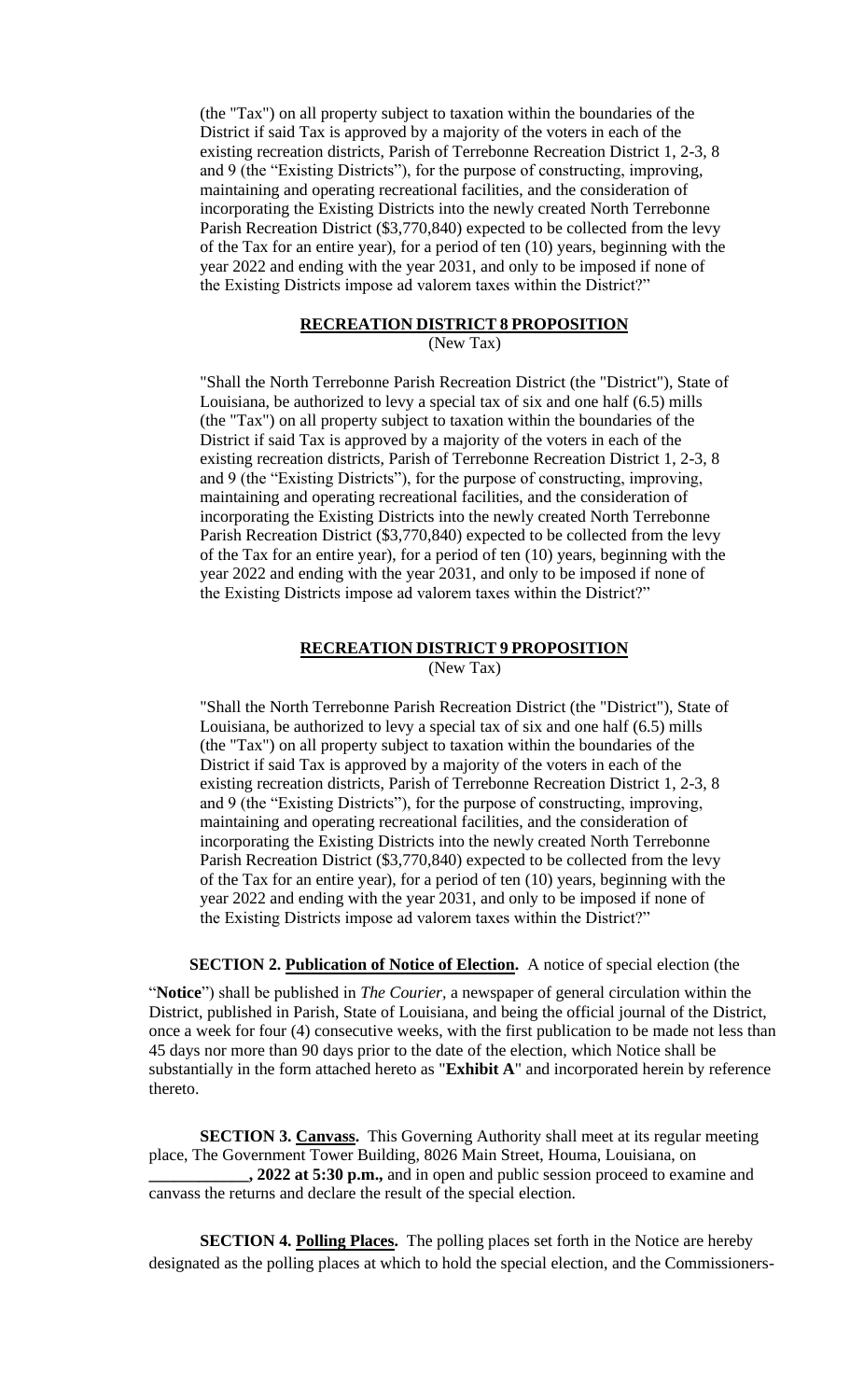in Charge and Commissioners, respectively, will be the same persons as those designated in accordance with law.

**SECTION 5. Election Commissioners; Voting Machines.** The officers designated to serve as Commissioners-in-Charge and Commissioners pursuant to Section 4 hereof, or such substitutes as may be selected and designated in accordance with La. R.S. 18:1287, shall hold the special election, and shall make and provide returns for the meeting of the Governing  $\rightarrow$  2022 at 5:30 p.m., as provided in Section 3 hereof. All registered voters in the District will be entitled to vote at the special election and voting machines shall be used.

**SECTION 6. Authorization of Officers.** The Chairman and the Clerk of the Governing Authority are hereby empowered, authorized and directed to arrange for and to furnish to election officers in ample time, the necessary equipment, forms and other paraphernalia essential to the proper holding of the election and Chairman and Clerk, individually or together, are further authorized, empowered and directed to take any and all further action required by State and Federal law to arrange for the election in consultation with its public finance attorney.

**SECTION 7. Furnishing Election Call to Election Officials.** Certified copies of this resolution shall be forwarded to the Louisiana Secretary of State, the Louisiana State Bond Commission, the Clerk of Court and *Ex-Officio* Parish Custodian of Voting Machines and the Registrar of Voters of the Parish, as notification of the special election, in order that each may prepare for the election and perform their respective functions as required by law.

**SECTION 8. Application to State Bond Commission.** Application is herein authorized to the State Bond Commission for consent and authority to hold the special election and levy and collect the Tax for the purpose and in the manner provided for in this resolution.

**SECTION 9. Additional Notice Requirement.** This Governing Authority made the requisite public announcements and other applicable notices with respect to the adoption of this resolution required by La. R.S. 42:19.1.

**SECTION 10. Employment of Counsel**. It is recognized, found and determined that a real necessity exists for the employment of counsel in connection with the election; accordingly, MAHTOOK & LAFLEUR, Lafayette, Ville Platte, New Orleans, namely Eric LaFleur and Laura Alexander are hereby employed as legal counsel to represent the District and the Parish for comprehensive, legal and coordinate professional work with respect to the election. Counsel shall (i) prepare and submit to the Governing Authority for adoption all proceedings incidental to the election; (ii) advise the Governing Authority with respect to the election; and (iii) in the event said election carries, to serve in the capacity as special counsel or Bond Counsel in connection with the funding of proceeds of the Tax into Bonds. The Attorney General's fee schedule shall apply for the comprehensive, legal and coordinated professional work plus reimbursement of expenses incurred and advanced in connection with the election.

**SECTION 11. Electronic Signatures.** The Governing Authority and its legal counsel, agree to the execution of documents by electronic signature in accordance with the Louisiana Uniform Electronic Transactions Act (La. R.S. 9:2601, et. seq.), and electronically executed documents are deemed binding and legal on all parties to the extent allowed by the provisions of that act.

**SECTION 12. Swap Policy.** By virtue of applicant application for, acceptance and utilization of the benefits of the Louisiana State Bond Commission's approval(s) resolved and set forth herein, it resolves that it understands and agrees that such approval(s) are expressly conditioned upon, and it further resolves that it understands, agrees and binds itself, its successors and assigns to, full and continuing compliance with the "State Bond Commission Policy on Approval of Proposed Use of Swaps, or other forms of Derivative Products Hedges, Etc.", adopted by the Commission on July 20, 2006, as to the borrowing(s) and other matter(s) subject to the approval(s), including subsequent application and approval under said Policy of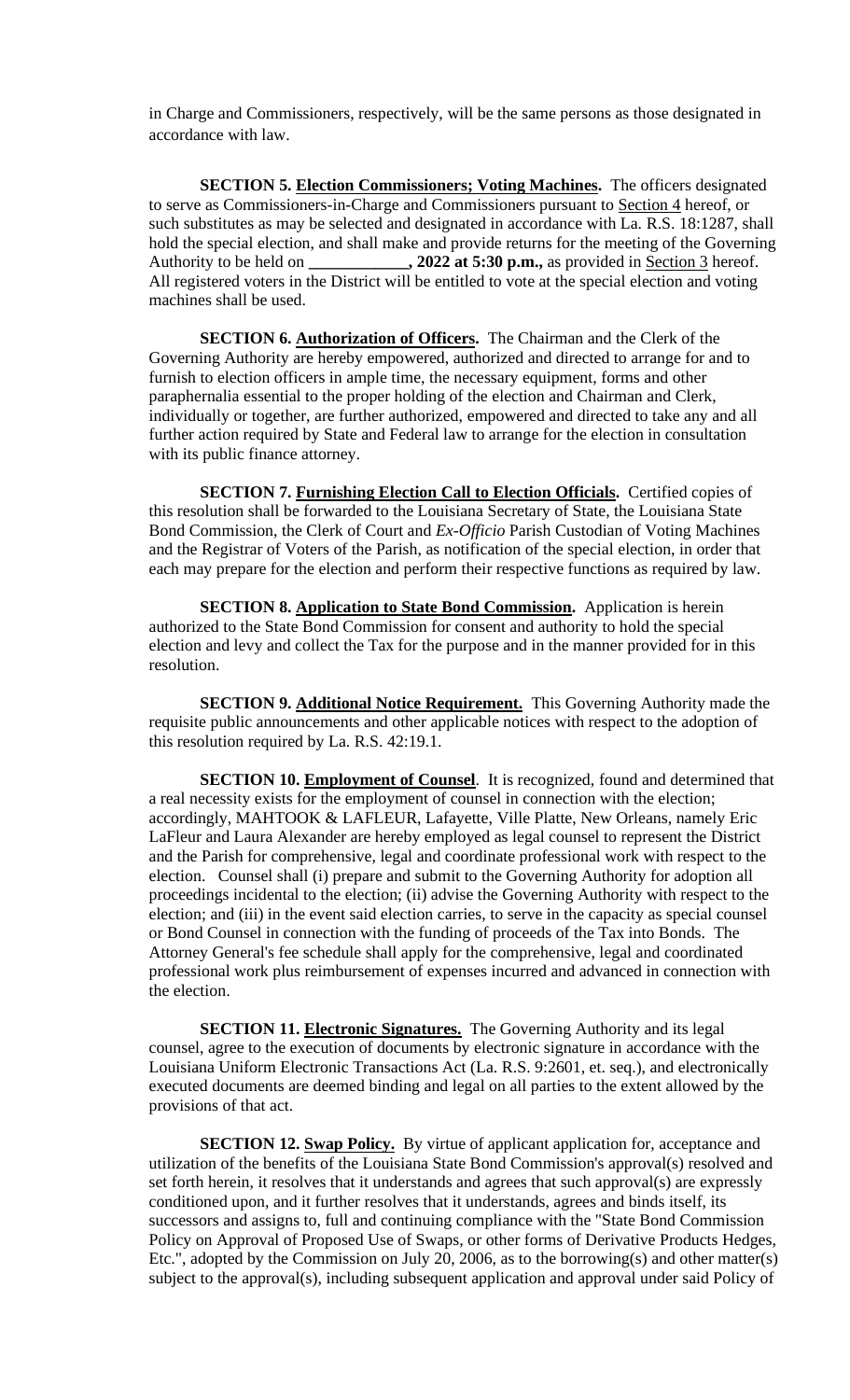the implementation or use of any swap(s) or other product(s) or enhancement(s) covered thereby.

| <b>Council Member</b>           | <b>District</b> | Yea        | <b>Nay</b> | <b>Absent</b> | <b>Abstaining</b> |
|---------------------------------|-----------------|------------|------------|---------------|-------------------|
| <b>JOHN NAVY</b>                | 1               | $\sqrt{ }$ |            |               |                   |
| <b>CARL "CARLEE" HARDING</b>    | 2               | $\sqrt{ }$ |            |               |                   |
| <b>GERALD MICHEL (CHAIRMAN)</b> | 3               | $\sqrt{ }$ |            |               |                   |
| JOHN AMEDÉE (VICE-CHAIRMAN)     | $\overline{4}$  | V          |            |               |                   |
| <b>JESSICA DOMANGUE</b>         | 5               | V          |            |               |                   |
| <b>DARRIN GUIDRY</b>            | 6               | $\sqrt{ }$ |            |               |                   |
| DANIEL "DANNY" BABIN            | $\overline{7}$  | V          |            |               |                   |
| <b>DIRK GUIDRY</b>              | 8               | V          |            |               |                   |
| <b>STEVE TROSCLAIR</b>          | 9               |            | νI         |               |                   |

This resolution having been submitted to a vote, the vote thereon was as follows:

And the resolution was declared adopted on **November 10, 2021.**

# **BOARD OF COMMISSIONERS OF THE NORTH TERREBONNE RECREATION DISTRICT**

## **PARISH OF TERREBONNE, STATE OF LOUISIANA**

/S/ GERALD MICHEL CHAIRMAN

/S/SUZETTE THOMAS SECRETARY TO THE BOARD OF COMMISSIONERS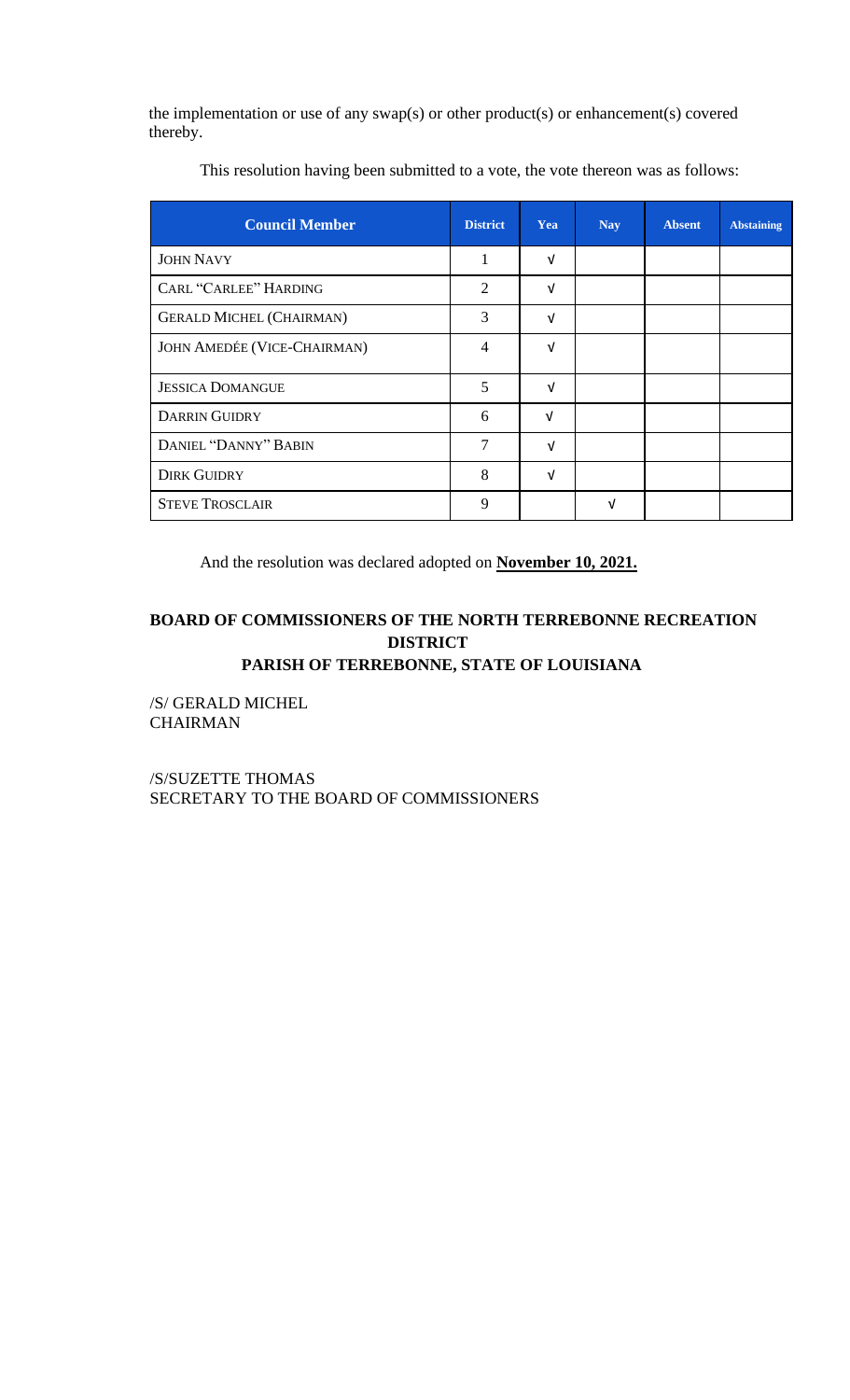### **EXHIBIT A**

### **NOTICE OF SPECIAL ELECTION**

Pursuant to the provisions of a resolution adopted by the Board of Commissioners (the "**Governing Authority**"), acting as the governing authority of the North Terrebonne Recreation District (the "**District**"), Parish of Terrebonne, State of Louisiana on **November 10, 2021** NOTICE IS HEREBY GIVEN that a special election will be held within the District on **March 26, 2022** all registered voters in the District qualified and entitled to vote under the Constitution and Laws of the State of Louisiana and the Constitution of the United States, will presented the following proposition(s), to-wit:

### **RECREATION DISTRICT 1 PROPOSITION**

(New Tax)

"Shall the North Terrebonne Parish Recreation District (the "District"), State of Louisiana, be authorized to levy a special tax of six and one half (6.5) mills (the "Tax") on all property subject to taxation within the boundaries of the District if said Tax is approved by a majority of the voters in each of the existing recreation districts, Parish of Terrebonne Recreation District 1, 2-3, 8 and 9 (the "Existing Districts"), for the purpose of constructing, improving, maintaining and operating recreational facilities, and the consideration of incorporating the Existing Districts into the newly created North Terrebonne Parish Recreation District (\$3,770,840) expected to be collected from the levy of the Tax for an entire year), for a period of ten (10) years, beginning with the year 2022 and ending with the year 2031, and only to be imposed if none of the Existing Districts impose ad valorem taxes within the District?"

#### **RECREATION DISTRICT 2-3 PROPOSITION**

(New Tax)

"Shall the North Terrebonne Parish Recreation District (the "District"), State of Louisiana, be authorized to levy a special tax of six and one half (6.5) mills (the "Tax") on all property subject to taxation within the boundaries of the District if said Tax is approved by a majority of the voters in each of the existing recreation districts, Parish of Terrebonne Recreation District 1, 2-3, 8 and 9 (the "Existing Districts"), for the purpose of constructing, improving, maintaining and operating recreational facilities, and the consideration of incorporating the Existing Districts into the newly created North Terrebonne Parish Recreation District (\$3,770,840) expected to be collected from the levy of the Tax for an entire year), for a period of ten (10) years, beginning with the year 2022 and ending with the year 2031, and only to be imposed if none of the Existing Districts impose ad valorem taxes within the District?"

### **RECREATION DISTRICT 8 PROPOSITION**

(New Tax)

"Shall the North Terrebonne Parish Recreation District (the "District"), State of Louisiana, be authorized to levy a special tax of six and one half (6.5) mills (the "Tax") on all property subject to taxation within the boundaries of the District if said Tax is approved by a majority of the voters in each of the existing recreation districts, Parish of Terrebonne Recreation District 1, 2-3, 8 and 9 (the "Existing Districts"), for the purpose of constructing, improving, maintaining and operating recreational facilities, and the consideration of incorporating the Existing Districts into the newly created North Terrebonne Parish Recreation District (\$3,770,840) expected to be collected from the levy of the Tax for an entire year), for a period of ten (10) years, beginning with the year 2022 and ending with the year 2031, and only to be imposed if none of the Existing Districts impose ad valorem taxes within the District?"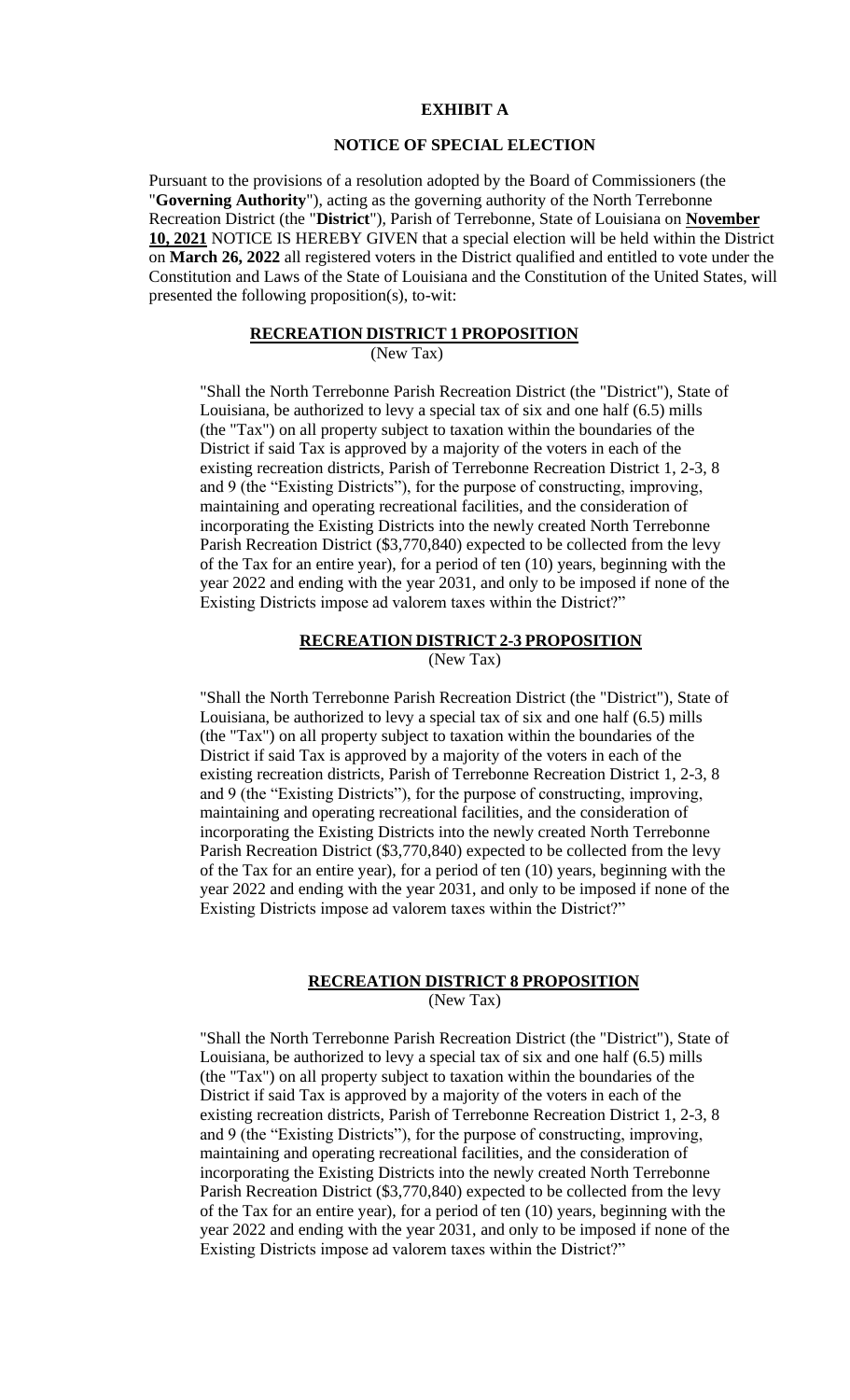## **RECREATION DISTRICT 9 PROPOSITION**

(New Tax)

"Shall the North Terrebonne Parish Recreation District (the "District"), State of Louisiana, be authorized to levy a special tax of six and one half (6.5) mills (the "Tax") on all property subject to taxation within the boundaries of the District if said Tax is approved by a majority of the voters in each of the existing recreation districts, Parish of Terrebonne Recreation District 1, 2-3, 8 and 9 (the "Existing Districts"), for the purpose of constructing, improving, maintaining and operating recreational facilities, and the consideration of incorporating the Existing Districts into the newly created North Terrebonne Parish Recreation District (\$3,770,840) expected to be collected from the levy of the Tax for an entire year), for a period of ten (10) years, beginning with the year 2022 and ending with the year 2031, and only to be imposed if none of the Existing Districts impose ad valorem taxes within the District?"

| <b>POLLING PLACES</b><br>(SUBJECT TO CONFIRMATION AND RECONCILIATION WITH LOUISIANA<br><b>SECRETARY OF STATE AND REGISTRAR OF VOTERS)</b> |                                    |                            |  |  |  |  |  |
|-------------------------------------------------------------------------------------------------------------------------------------------|------------------------------------|----------------------------|--|--|--|--|--|
| <b>PRECINCT</b>                                                                                                                           | <b>LOCATION</b>                    | <b>ADDRESS</b>             |  |  |  |  |  |
| (Recreation District 1 Precincts)                                                                                                         |                                    |                            |  |  |  |  |  |
| 00 001                                                                                                                                    | Robichaux's Ford                   | 272 W Main St, Thibodaux   |  |  |  |  |  |
| 00 004 A                                                                                                                                  | <b>Schriever Elementary School</b> | 2052 W Main St, Schriever  |  |  |  |  |  |
| 00004J                                                                                                                                    | <b>Schriever Elementary School</b> | 2052 W Main St, Schriever  |  |  |  |  |  |
| 00 005                                                                                                                                    | Caldwell Middle School             | 445 HWY 311, Schriever     |  |  |  |  |  |
| 00 007 A                                                                                                                                  | H L Bourgeois High School          | 1 Reservation Dr, Gray     |  |  |  |  |  |
| 00 007 L                                                                                                                                  | H L Bourgeois High School          | 1 Reservation Dr, Gray     |  |  |  |  |  |
| 00 008                                                                                                                                    | N. Houma Branch Library            | 4130 W Park Ave, Gray      |  |  |  |  |  |
| 00 009                                                                                                                                    | S Central Plann & Dev Comm         | 5058 W Main St, Houma      |  |  |  |  |  |
| 00 010 A                                                                                                                                  | Oakshire Gym                       | 5457 Vicari Dr, Houma      |  |  |  |  |  |
| 00 010 L                                                                                                                                  | Oakshire Gym                       | 5457 Vicari Dr, Houma      |  |  |  |  |  |
| 00 011 A                                                                                                                                  | Coteau-Bayou Blue School           | 2550 Coteau Rd, Houma      |  |  |  |  |  |
| 00 011 J                                                                                                                                  | Coteau-Bayou Blue School           | 2550 Coteau Rd, Houma      |  |  |  |  |  |
| 00 012                                                                                                                                    | Fr. Pat O'Brien Center             | 409 Funderburk Ave., Houma |  |  |  |  |  |
| 00 013                                                                                                                                    | Oakshire Gym                       | 5457 Vicari Dr, Houma      |  |  |  |  |  |
| 00 021                                                                                                                                    | <b>St Gregory School Library</b>   | 419 Seventh St, Houma      |  |  |  |  |  |
| 00 027                                                                                                                                    | South Louisiana Electric Co-op     | 2028 Coteau Rd, Houma      |  |  |  |  |  |
| 00 055                                                                                                                                    | <b>Bourg Community Center</b>      | 4411 Eldred St, Bourg      |  |  |  |  |  |
| 00 074                                                                                                                                    | Woodmen of the World Hall          | 309 S Hollywood Rd, Houma  |  |  |  |  |  |
| 00 076                                                                                                                                    | <b>Schriever Elementary School</b> | 2052 W Main St, Schriever  |  |  |  |  |  |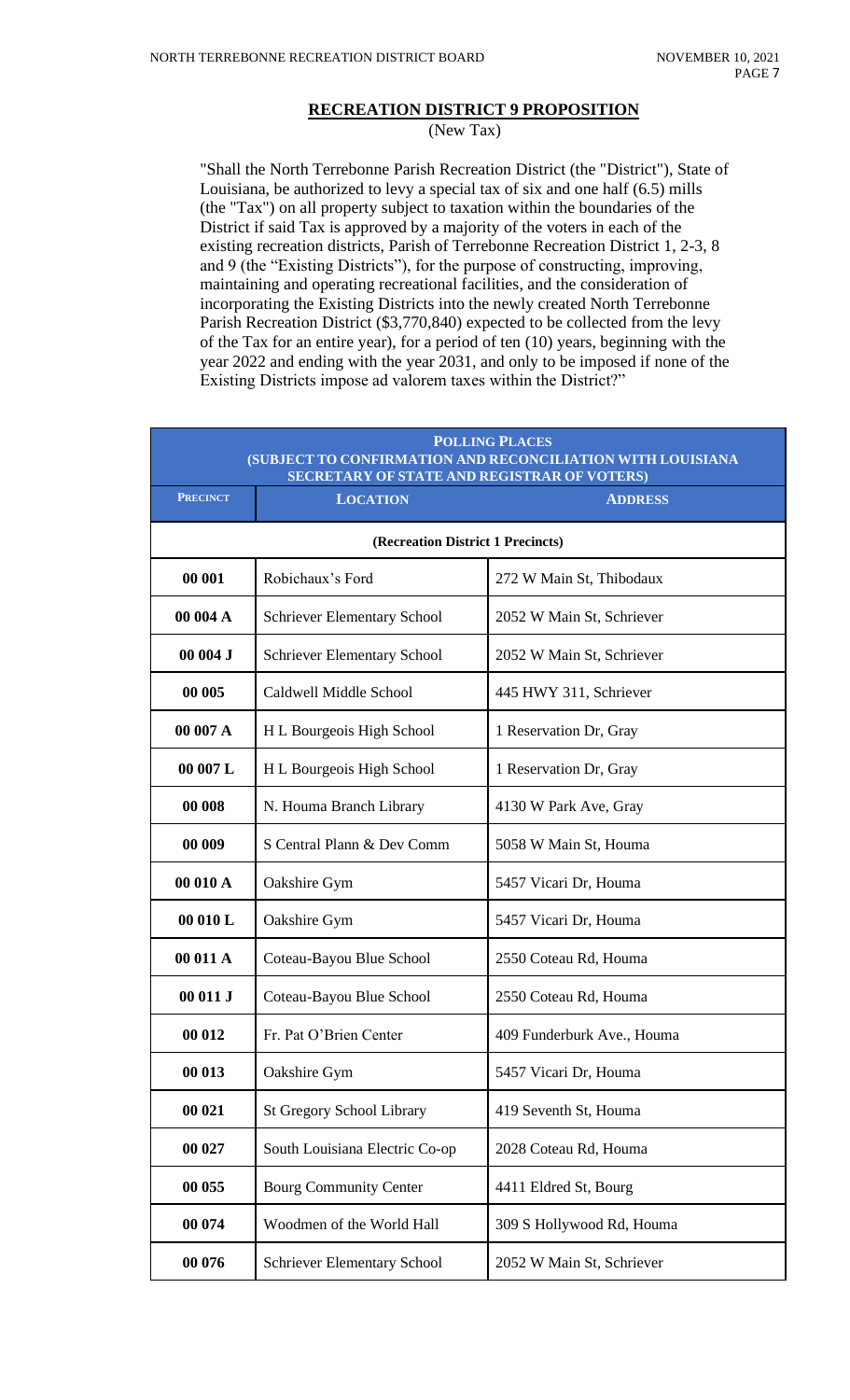| (Recreation District 2-3) |                                      |                                   |  |  |  |
|---------------------------|--------------------------------------|-----------------------------------|--|--|--|
| 00 005                    | Caldwell Middle School               | 445 Hwy 311, Schriever            |  |  |  |
| 00 012                    | Fr. Pat O'Brien Center               | 409 Funderburk Ave., Houma        |  |  |  |
| 00 014 A                  | Woodmen of the World Hall            | 309 S Hollywood Rd, Houma         |  |  |  |
| 00 014 K                  | Woodmen of the World Hall            | 309 S Hollywood Rd, Houma         |  |  |  |
| 00 015                    | Southdown Elementary School          | 1124 St Charles St, Houma         |  |  |  |
| 00 016                    | Southdown Elementary School          | 1124 St Charles St, Houma         |  |  |  |
| 00 017                    | <b>Broadmoor Elementary School</b>   | 1010 Broadmoor Ave, Houma         |  |  |  |
| 00 018 A                  | Lisa Park Gym                        | 6639 Lisa Park Ave, Houma         |  |  |  |
| 00 018 J                  | Lisa Park Gym                        | 6639 Lisa Park Ave, Houma         |  |  |  |
| 00 019 A                  | Shady Acres Sr Center                | 6512 W Main St, Houma             |  |  |  |
| 00 019 K                  | Shady Acres Sr Center                | 6512 W Main St, Houma             |  |  |  |
| 00 020                    | Terrebonne Par School Brd Off.       | 201 Stadium Dr, Houma             |  |  |  |
| 00 048                    | Dumas Auditorium                     | 301 W Tunnel Blvd, Houma          |  |  |  |
| 00 049                    | Houma Jr High School                 | 315 St Charles St, Houma          |  |  |  |
| 00 051                    | Shady Acres Sr Center                | 6512 W Main St, Houma             |  |  |  |
| 00 069                    | Grace Lutheran Church                | 422 Valhi Blvd, Houma             |  |  |  |
| 00 074                    | Woodmen of the World Hall            | 309 S Hollywood Rd, Houma         |  |  |  |
| 00 084                    | Terrebonne Parish Main Library       | 151 Library Drive, Houma          |  |  |  |
| 00 085                    | Terrebonne Parish Main Library       | 151 Library Drive, Houma          |  |  |  |
| 00 086                    | <b>Broadmoor Elementary School</b>   | 1010 Broadmoor Ave, Houma         |  |  |  |
| 00 087                    | <b>Broadmoor Elementary School</b>   | 1010 Broadmoor Ave, Houma         |  |  |  |
| 00 090                    | <b>Bayou Black Recreation Center</b> | 3688 Southdown Mandalay Rd, Houma |  |  |  |
|                           | (Recreation District 8)              |                                   |  |  |  |
| 00 005                    | Caldwell Middle School               | 445 Hwy 311, Schriever            |  |  |  |
| 00 064                    | Donner Community Center              | 361 Azalea Dr, Donner             |  |  |  |
| 00 065                    | Gibson Elementary Cafeteria          | 6357 S Bayou Black Dr, Gibson     |  |  |  |
| 00 067                    | <b>Gibson East Fire Station</b>      | 5218 N Bayou Black Dr, Gibson     |  |  |  |
| 00 082                    | <b>Bayou Black Recreation Center</b> | 3688 Southdown Mandalay Rd, Houma |  |  |  |
|                           | (Recreation District 9)              |                                   |  |  |  |
| 00 014 A                  | Woodmen of the World Hall            | 309 S Hollywood Rd, Houma         |  |  |  |
| 00 014 K                  | Woodmen of the World Hall            | 309 S Hollywood Rd, Houma         |  |  |  |
| 00 067                    | <b>Gibson East Fire Station</b>      | 5218 N Bayou Black Dr, Gibson     |  |  |  |
| 00 068                    | <b>Bayou Black Recreation Center</b> | 3688 Southdown Mandalay Rd, Houma |  |  |  |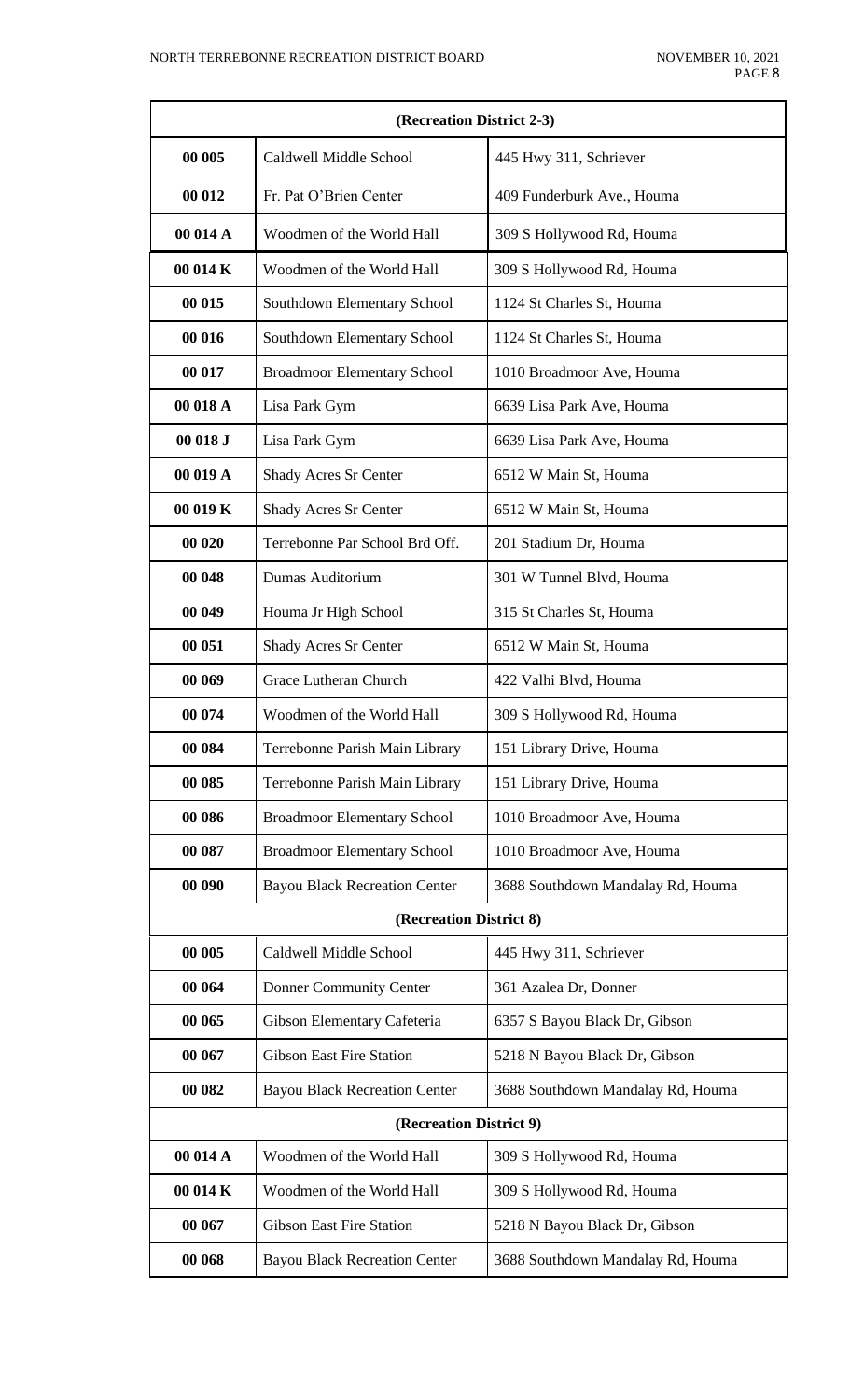| 00 069 | Grace Lutheran Church                | 422 Valhi Blvd, Houma             |
|--------|--------------------------------------|-----------------------------------|
| 00 082 | <b>Bayou Black Recreation Center</b> | 3688 Southdown Mandalay Rd, Houma |
| 00 083 | Mulberry Elementary School           | 450 Cougar Dr, Houma              |
| 00 085 | Terrebonne Parish Main Library       | 151 Library Drive, Houma          |
| 00 090 | <b>Bayou Black Recreation Center</b> | 3688 Southdown Mandalay Rd, Houma |

The polling places set forth above are hereby designated as the polling places at which to hold the election, and the Commissioners-in-Charge and Commissioners, respectively, shall be those persons designated according to law.

Notice is given herein that a portion of the monies collected from the tax described in the proposition shall be remitted to certain state and statewide retirement systems, if required by law (See, La. R. S. 18:1285). The estimated costs of the election is  $$51,200.00$ .

The election will be held in accordance with the applicable provisions of Chapter 5 and Chapter 6-A of Title 18 of the Louisiana Revised Statutes of 1950, as amended, and other constitutional and statutory authority, and the officers appointed to hold the election, as provided in this Notice of Special Election, or such substitutes therefor as may be selected and designated in accordance with La. R.S. 18:1287, will provide election returns to the Governing Authority, and NOTICE IS HEREBY FURTHER GIVEN that the Governing Authority will meet at its regular meeting place, Terrebonne Parish Government Building, 8026 Main Street, Houma, Louisiana, on **\_\_\_\_\_\_\_\_\_\_\_\_\_\_\_\_, 2022 at 5:30 p.m.**, and shall then in open and public session examine and canvass the election returns and declare the result of the election. All registered voters of the District are entitled to vote at the special election and voting machines will be used.

THUS DONE AND SIGNED at Houma, Louisiana, on **November 11, 2021.**

# **BOARD OF COMMISSIONERS OF THE NORTH TERREBONNE RECREATION DISTRICT**

 **PARISH OF TERREBONNE, STATE OF LOUISIANA**

/S/ GERALD MICHEL CHAIRMAN

### /S/ SUZETTE THOMAS SECRETARY TO THE BOARD OF COMMISSIONERS

Mr. J. Amedée moved, seconded by Mr. C. Harding, "THAT, there being no further business to come before the Board, the meeting be adjourned."

The Chairman called for the vote on the motion offered by Mr. J. Amedée. THERE WAS RECORDED: YEAS: J. Navy, C. Harding, G. Michel, J. Amedée, J. Domangue, D. W. Guidry, Sr., D. Babin, and D. J. Guidry. NAYS: None. ABSENT: None. The Chairman declared the motion adopted and the meeting was adjourned at 6:22 p.m.

> KEITH HAMPTON MINUTE CLERK

/S/GERALD MICHEL, CHAIRMAN NORTH TERREBONNE RECREATION DISTRICT BOARD